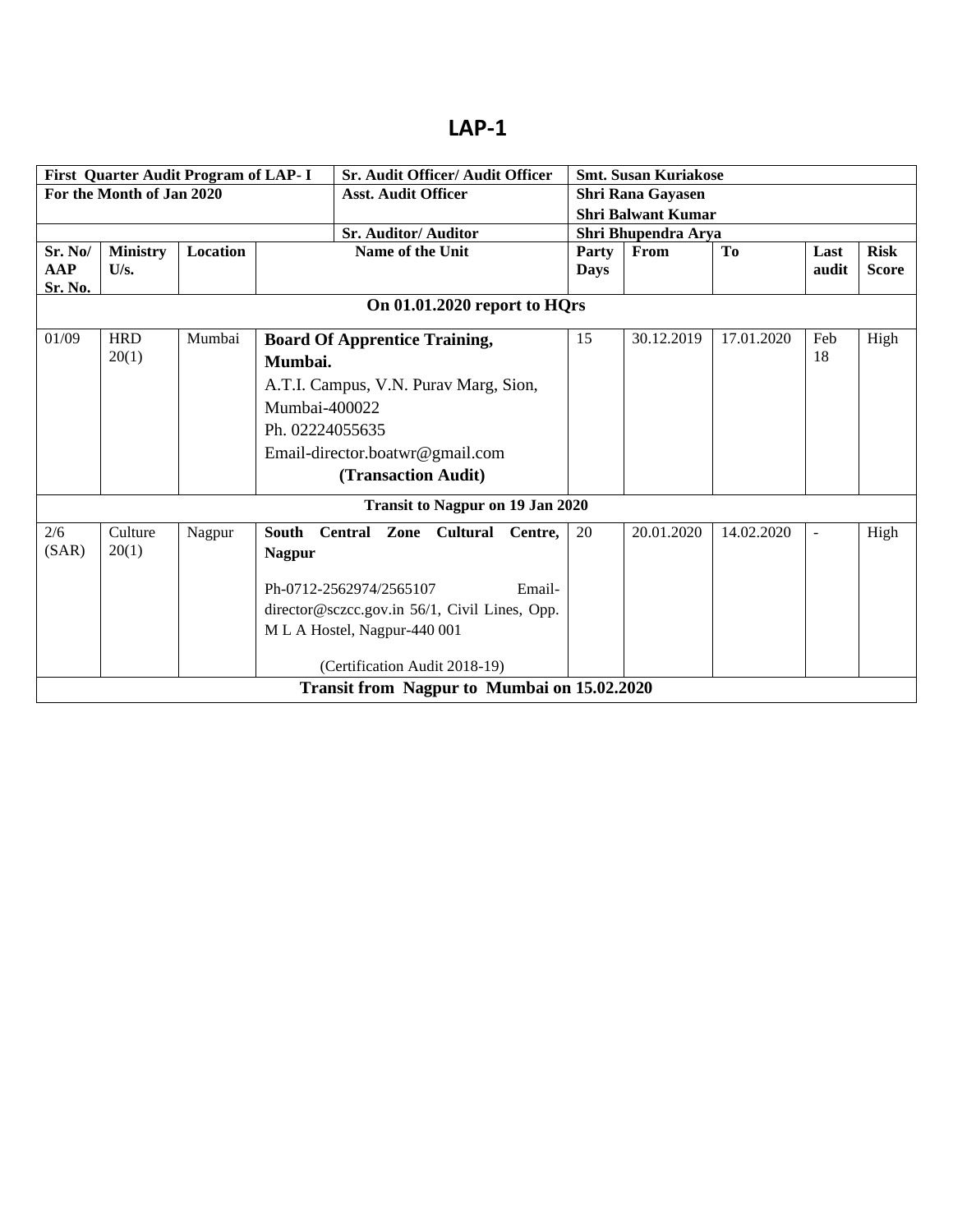|                       |                            |                        | Fourth Quarter Audit Program of LAP- II | <b>Audit Officer</b>                                                   |                      | Smt. Archana Rajshekar          |                |              |                            |  |  |  |
|-----------------------|----------------------------|------------------------|-----------------------------------------|------------------------------------------------------------------------|----------------------|---------------------------------|----------------|--------------|----------------------------|--|--|--|
|                       | For the Month of Jan. 2020 |                        |                                         | <b>Asst. Audit Officer</b>                                             |                      | <b>Shri Sabjeet Kumar Singh</b> |                |              |                            |  |  |  |
|                       |                            |                        |                                         |                                                                        |                      | Shri Hans Raj Meena             |                |              |                            |  |  |  |
|                       |                            |                        |                                         | Sr. Auditor/                                                           |                      |                                 |                |              |                            |  |  |  |
|                       |                            |                        |                                         | <b>Auditor</b>                                                         |                      |                                 |                |              |                            |  |  |  |
| Sr.<br>N <sub>0</sub> | <b>Ministry</b><br>U/s.    | Locatio<br>$\mathbf n$ | Name of the Unit                        |                                                                        | Party<br><b>Days</b> | From                            | T <sub>o</sub> | Last<br>audi | <b>Risk</b><br><b>Scor</b> |  |  |  |
| <b>AAP</b>            |                            |                        |                                         |                                                                        |                      |                                 |                |              | e                          |  |  |  |
|                       |                            |                        |                                         | On 01.01.2020 report to HQrs                                           |                      |                                 |                |              |                            |  |  |  |
| 1/94                  | <b>Ministry</b>            |                        | The Executive Engineer,                 | 09                                                                     | 07.01.2020           | 17.01.2020                      | Mar            | High         |                            |  |  |  |
|                       | of Urban                   |                        |                                         | Mumbai<br>Central<br>Division-VIII.<br>CPWD, Nirman Sadan, Kane Nagar, |                      |                                 |                | 17           |                            |  |  |  |
|                       |                            |                        |                                         |                                                                        |                      |                                 |                |              |                            |  |  |  |
|                       | 13                         |                        |                                         |                                                                        |                      |                                 |                |              |                            |  |  |  |
|                       |                            |                        |                                         | Antop Hill, Mumbai-400037                                              |                      |                                 |                |              |                            |  |  |  |
|                       |                            |                        |                                         |                                                                        |                      |                                 |                |              |                            |  |  |  |
|                       |                            |                        |                                         |                                                                        |                      |                                 |                |              |                            |  |  |  |
|                       |                            |                        |                                         |                                                                        |                      |                                 |                |              |                            |  |  |  |
|                       |                            |                        |                                         |                                                                        |                      |                                 |                |              |                            |  |  |  |
|                       |                            |                        |                                         | Transit to Nagpur on 19 Jan 2020 from Mumbai                           |                      |                                 |                |              |                            |  |  |  |
| 2/2                   | <b>HRD</b>                 | Nagpur                 |                                         | Visvesvaraya Institue of Technology                                    | 10                   | 20.01.2020                      | 31.01.2020     | Sep-         | High                       |  |  |  |
|                       | 19(2)                      |                        | (VNIT),                                 |                                                                        |                      |                                 |                | 18           |                            |  |  |  |
|                       |                            |                        |                                         | South Ambazari Road, Nagpur -440010                                    |                      |                                 |                |              |                            |  |  |  |
|                       |                            |                        | email-director@vnit.ac.in,              |                                                                        |                      |                                 |                |              |                            |  |  |  |
|                       |                            |                        | Ph-0712-2222828                         |                                                                        |                      |                                 |                |              |                            |  |  |  |
|                       |                            |                        |                                         | (Transaction Audit)                                                    |                      |                                 |                |              |                            |  |  |  |
|                       |                            |                        |                                         | Transit to Mumbai on 01 Feb 2020 from Nagpur                           |                      |                                 |                |              |                            |  |  |  |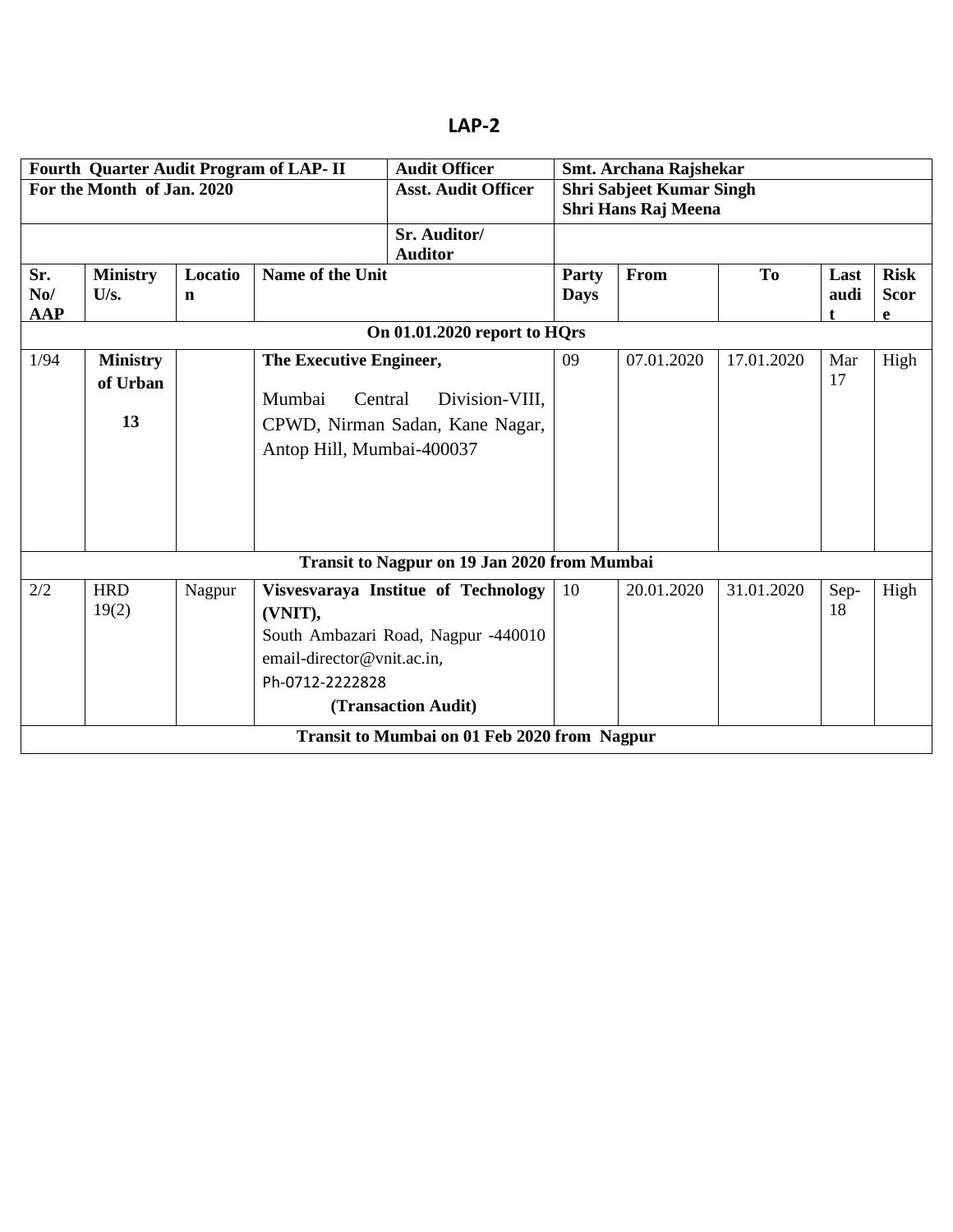| ×<br>۰. |
|---------|
|         |

|         | <b>Audit Program of LAP- III</b> |                 | Sr. Audit Officer/ Audit Officer                        |                      | <b>Shri Surendra Suppiah</b> |            |  |  |  |
|---------|----------------------------------|-----------------|---------------------------------------------------------|----------------------|------------------------------|------------|--|--|--|
|         | For the Month of Jan 2020        |                 | <b>Asst. Audit Officer</b>                              |                      | <b>Shri Dinesh Dahake</b>    |            |  |  |  |
|         |                                  |                 |                                                         |                      | Shri Sanjay Rajak            |            |  |  |  |
|         |                                  |                 | <b>Sr. Auditor/ Auditor</b>                             |                      | Shri B.S. Jha                |            |  |  |  |
|         |                                  |                 | On 06.01.2019 report to Hqrs                            |                      |                              |            |  |  |  |
|         |                                  |                 |                                                         |                      |                              |            |  |  |  |
| Sr. No/ | <b>Ministry</b>                  | <b>Location</b> | Name of the Unit                                        |                      | From                         | To         |  |  |  |
| AAP     | U/s.                             |                 |                                                         | Party<br><b>Days</b> |                              |            |  |  |  |
| Sr. No. |                                  |                 |                                                         |                      |                              |            |  |  |  |
| 86/1    | Home                             | Mumbai          | O/O<br>The<br><b>Directorate</b><br>of<br><b>Census</b> | 9                    | 07.01.2020                   | 17.01.2020 |  |  |  |
|         | Affairs                          |                 | <b>Operation,</b> Exchange Building, 2nd                |                      |                              |            |  |  |  |
|         | 13                               |                 | Floor, Shiv Sagar Marg, Ballard Estate,                 |                      |                              |            |  |  |  |
|         |                                  |                 |                                                         |                      |                              |            |  |  |  |
|         |                                  |                 | Mumbai-400001. Ph: 022-22615494,                        |                      |                              |            |  |  |  |
|         |                                  |                 | 22617950,<br>email:<br>$dco-$                           |                      |                              |            |  |  |  |
|         |                                  |                 | mah.rgi@censusindia.gov.in                              |                      |                              |            |  |  |  |
|         |                                  |                 |                                                         |                      |                              |            |  |  |  |
|         |                                  |                 | <b>Transit from Mumbai to Wardha on 19.01.2019</b>      |                      |                              |            |  |  |  |
|         |                                  |                 |                                                         |                      |                              |            |  |  |  |
| 2/3     | <b>HRD</b>                       | Wardha          | MG ANTHRRASHTRIA HINDI                                  | 12                   | 20.01.2020                   | 31.01.2020 |  |  |  |
|         | 19(2)                            |                 | <b>VISHWA</b><br><b>VIDAYALAYA</b>                      |                      |                              |            |  |  |  |
|         |                                  |                 | (MGHAV),<br>WARDHA-07152-232994                         |                      |                              |            |  |  |  |
|         |                                  |                 | email-fo@hindivishwa.org Post Box-16,                   |                      |                              |            |  |  |  |
|         |                                  |                 | Panchteela, Wardha-442001                               |                      |                              |            |  |  |  |
|         |                                  |                 |                                                         |                      |                              |            |  |  |  |
|         |                                  |                 | (Transaction Audit)                                     |                      |                              |            |  |  |  |
|         |                                  |                 | Transit to Mumbai from Wardha on 01.02.2020             |                      |                              |            |  |  |  |
|         |                                  |                 |                                                         |                      |                              |            |  |  |  |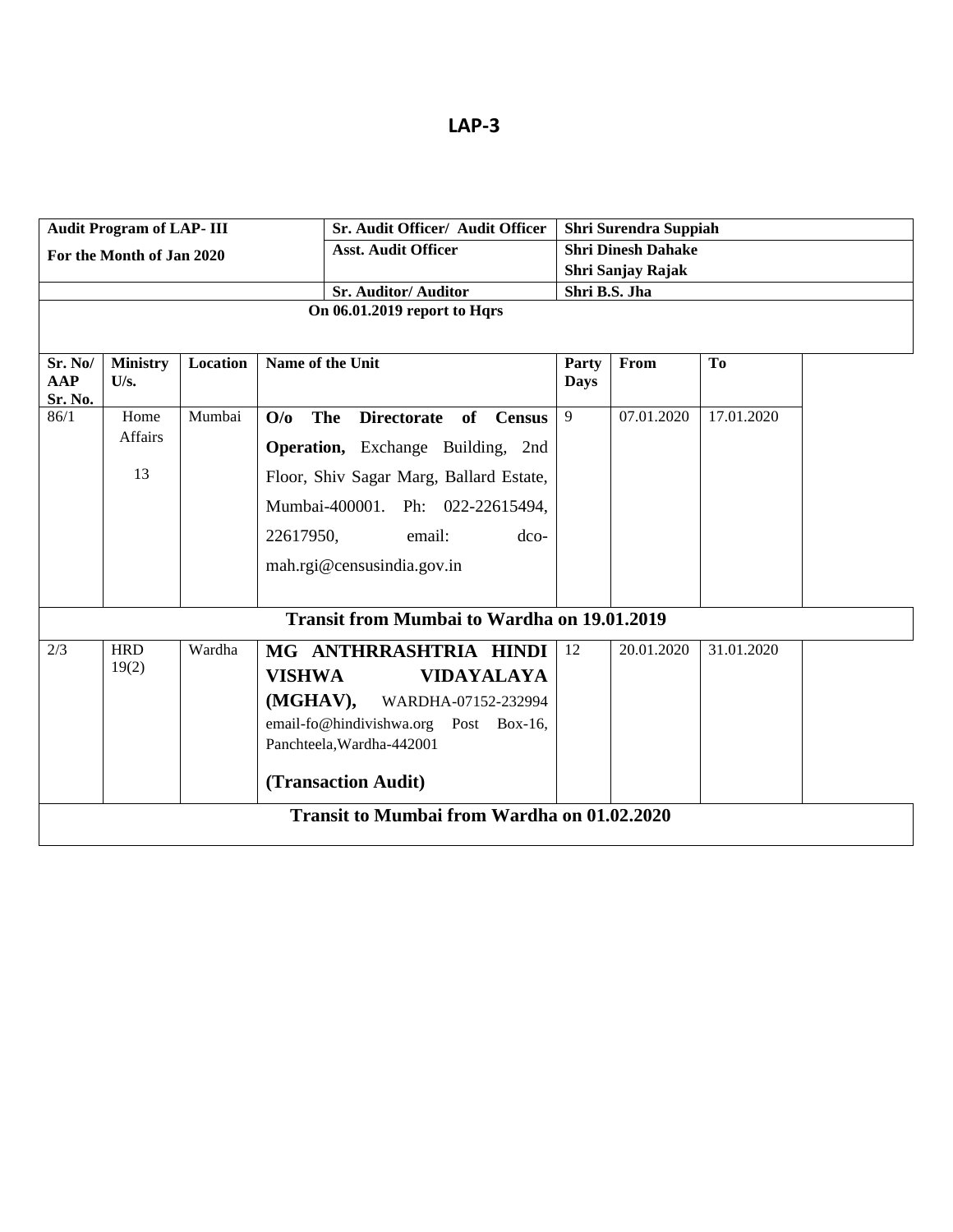|                                      | First Quarter Audit Program of LAP-IV |               |                                                                                                        | <b>Sr. Audit Officer</b><br>Ms. Reena Ahuja                                                                                                                                                            |                      |                          |                             |               |                             |
|--------------------------------------|---------------------------------------|---------------|--------------------------------------------------------------------------------------------------------|--------------------------------------------------------------------------------------------------------------------------------------------------------------------------------------------------------|----------------------|--------------------------|-----------------------------|---------------|-----------------------------|
|                                      | For the Month of Jan 2020             |               |                                                                                                        | <b>Asst. Audit Officer</b>                                                                                                                                                                             |                      | Shri Pardeep Paryani     |                             |               |                             |
|                                      |                                       |               |                                                                                                        |                                                                                                                                                                                                        |                      | Shri Santosh Kushwaha    |                             |               |                             |
|                                      |                                       |               |                                                                                                        | <b>Sr. Auditor/ Auditor</b>                                                                                                                                                                            |                      | <b>Shri Ramesh Nagre</b> |                             |               |                             |
| Sr. No/<br>AAP Sr.<br>N <sub>0</sub> | <b>Ministry</b><br>U/s.               | Location      | Name of the Unit                                                                                       |                                                                                                                                                                                                        | Party<br><b>Days</b> | From                     | T <sub>o</sub>              | Last<br>audit | <b>Risk</b><br><b>Score</b> |
| 1/74                                 | Law<br>13                             | Mumbai        | Registrar,<br>Asst.<br><b>Appellate Tribunal,</b><br>Mumbai-20.ph-022-22060289<br>nk.manon@itat.nic.in | <b>Tax</b><br><b>Income</b><br>CGO Bldg., 3rd Floor, M.K.Road,<br>email-                                                                                                                               | 05                   | 06.01.2020               | 10.01.2020                  | Nov 16        | Low                         |
| 2/82                                 | Ministry<br>of Urban<br>13            | <b>Nashik</b> | Press, Nashik.<br>0253-2412742                                                                         | The Manager, Government of India<br>Proforma Account of Government of<br>India Press, Gandhi Nagar, Nashik, Ph-                                                                                        |                      |                          | 17.01.2020                  | Feb 18        | Mediu                       |
| 3/111                                | Agricultur<br>e<br>13                 | Mumbai        | <b>Central</b>                                                                                         | <b>Poultry</b><br><b>Development</b><br>Organisation(WR), Mumbai,<br>Aarey Milk Colony, Goregaon(East),<br>Mumbai-400065, Ph 022 29272488/97,<br>Fax29272488, cpdo_mum@yahoo.com,<br>cpdomumbai.gov.in |                      | 20.01.2020               | 24.01.2020                  | Oct. 15Low    |                             |
|                                      |                                       |               |                                                                                                        | <b>Transit to Goa from Mumbai on 25.01.2020</b>                                                                                                                                                        |                      |                          |                             |               |                             |
| 4/                                   | Labour<br>20(1)                       | Goa           | and Development, Goa.<br>2312272, Email-rd-goa@cbwe.nic.in                                             | Regional Director, Dattopant Thengdi<br><b>National Board for Workers education</b><br>Rukmini Madhav sadan, 1st floor near<br>Canara bank Kajiwada Goa Ph-0832-                                       | 05                   | 27.01.2020               | 31.01.202<br>$\overline{0}$ | July<br>12    | Low                         |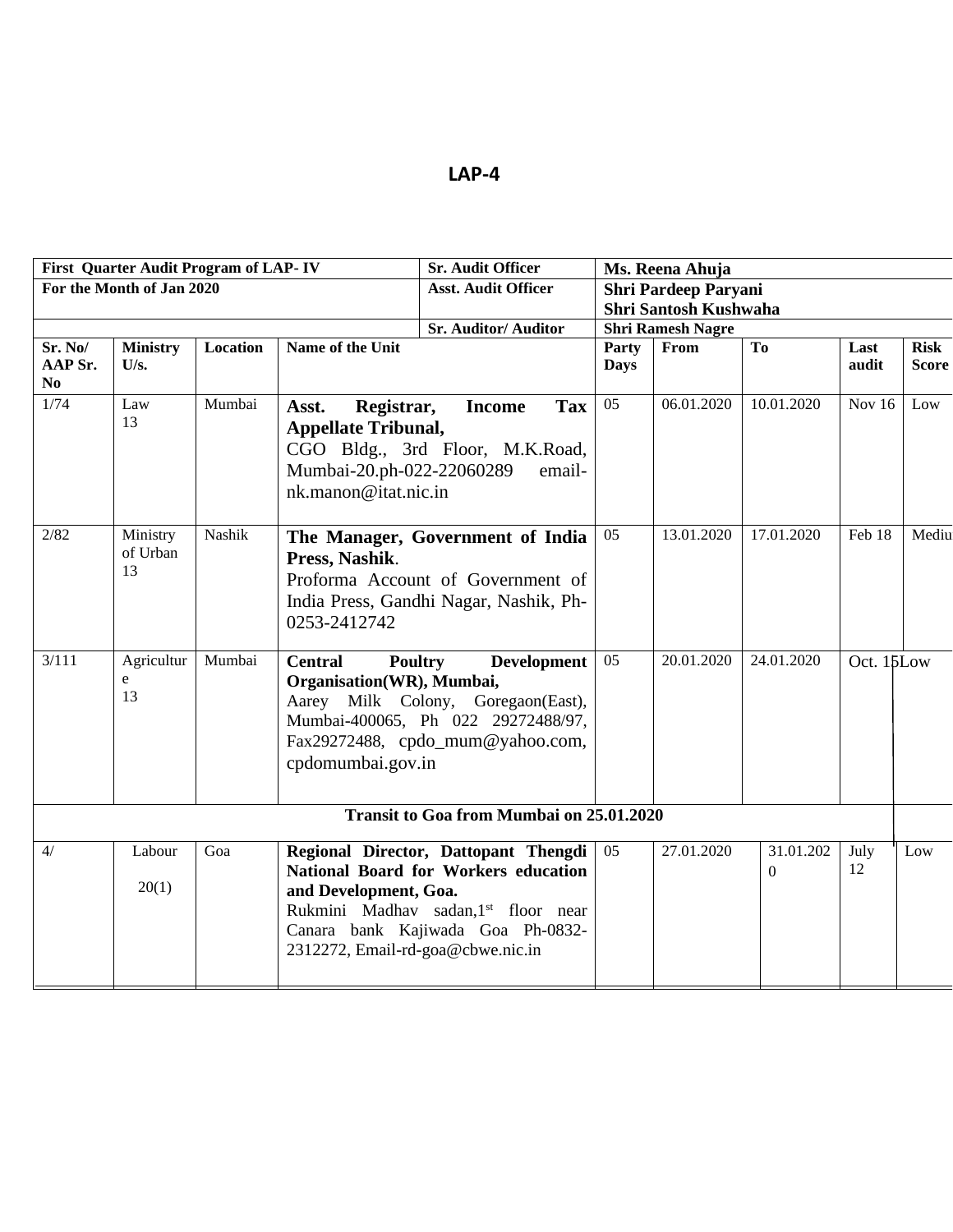| Tourism | Goa | <b>Tourist</b>     | Officer,                                 | India | Tourism, | -05 | 03.02.2020 | 07.02.202 | Mar | Low |
|---------|-----|--------------------|------------------------------------------|-------|----------|-----|------------|-----------|-----|-----|
| 13      |     |                    | Communidade Bldg., Church Square,        |       |          |     |            |           | 16  |     |
|         |     |                    | Panaji, Goa-403 001, Ph 0832 2223412,    |       |          |     |            |           |     |     |
|         |     |                    | 2420529, info-indiatourism.goa@nic.in    |       |          |     |            |           |     |     |
|         |     |                    | (transaction audit along with complaint) |       |          |     |            |           |     |     |
|         |     | case verification) |                                          |       |          |     |            |           |     |     |
|         |     |                    |                                          |       |          |     |            |           |     |     |

|                       | First Quarter Audit Program of LAP-V |          |                                                                | <b>Sr. Audit Officer</b>                                                                                                                                                                   |               | Ms. Ankita Limbachiya                                   |                |                |                             |  |  |
|-----------------------|--------------------------------------|----------|----------------------------------------------------------------|--------------------------------------------------------------------------------------------------------------------------------------------------------------------------------------------|---------------|---------------------------------------------------------|----------------|----------------|-----------------------------|--|--|
|                       | For the Month of Jan 2020            |          |                                                                | <b>Asst. Audit Officer</b>                                                                                                                                                                 |               | Smt. Sangita Pujari<br>Shri Jatin Manjhi                |                |                |                             |  |  |
|                       |                                      |          |                                                                | <b>Sr. Auditor/Auditor</b>                                                                                                                                                                 |               | Shri Neeraj Tandon (From 03.01.2020)<br>Shri B.R. Paste |                |                |                             |  |  |
| Sr. No/<br>AAP<br>Sr. | <b>Ministry</b><br>U/s.              | Location | Name of the Unit                                               |                                                                                                                                                                                            | Party<br>Days | From                                                    | T <sub>0</sub> | Last<br>audit  | <b>Risk</b><br><b>Score</b> |  |  |
|                       |                                      |          |                                                                | On 01.01.2020 report to HQrs                                                                                                                                                               |               |                                                         |                |                |                             |  |  |
| 5/83                  | Textile<br>13                        | Mumbai   |                                                                | <b>Textile Commissioner, Mumbai.</b><br>48 new marine lines, Nistha bhavan,<br>new CGO bldg. Mumbai-400020<br>(Transaction Audit)<br>along<br>with<br><b>Complaint Case Verification</b> ) |               |                                                         | 17.01.2019     |                |                             |  |  |
|                       |                                      |          |                                                                | <b>Transit from Mumbai to Goa on 19.01.2020</b>                                                                                                                                            |               |                                                         |                |                |                             |  |  |
| 2/                    | Corporat<br>e Affairs<br>20(1)       | Goa      | Accountants,<br>(Transaction Audit only)<br>mail: goa@icmai.in | ICAI, Chairman, Goa Chapter of Cost<br>Audit period from 2010-11 to 2014-15<br>5, Laxjyot, 3rd Floor, Opp: Kadamba<br>Bus Stand, Mundvel, Vasco-da-Gama,<br>GOA - 403 802. 0832-2516157 e- | 05            | 20.01.2020                                              | 24.01.2020     | First<br>Audit |                             |  |  |
|                       |                                      |          |                                                                | <b>Transit from Goa to Mumbai on 25.01.2020</b>                                                                                                                                            |               |                                                         |                |                |                             |  |  |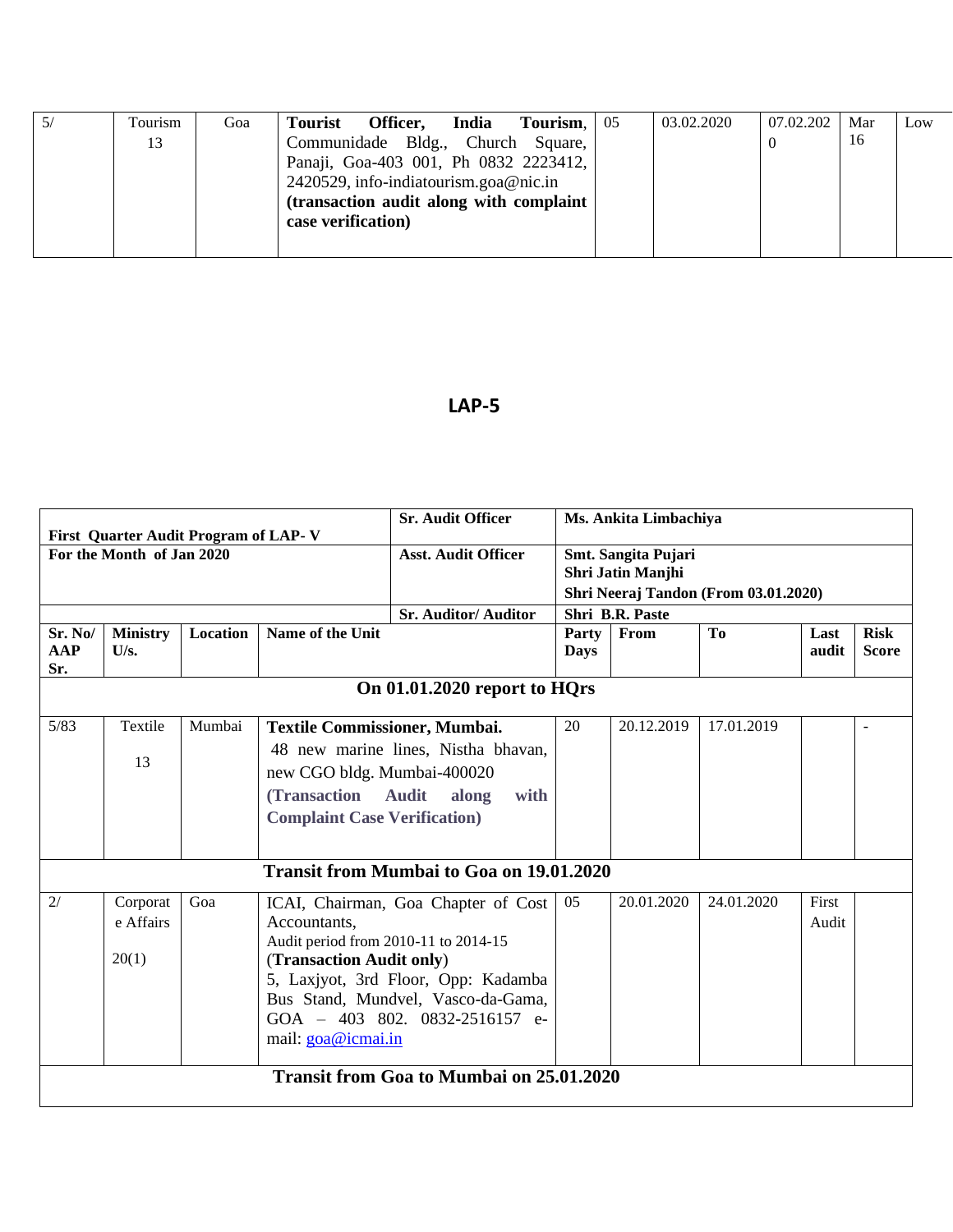| 1/135 | Labour | Mumbai | Branch office ESIC, $14/258$ , ESIC Nagar, $\mid 05 \rangle$ | 27.01.2020 | 31.01.2020 | Jun | Low |
|-------|--------|--------|--------------------------------------------------------------|------------|------------|-----|-----|
|       | 19(2)  |        | New Link Road, Andheri(W), Mumbai-                           |            |            |     |     |
|       |        |        | 400053 Ph. 022-26316458<br>email<br>ho-                      |            |            |     |     |
|       |        |        | irla.mh@esic.nic.in                                          |            |            |     |     |
|       |        |        |                                                              |            |            |     |     |